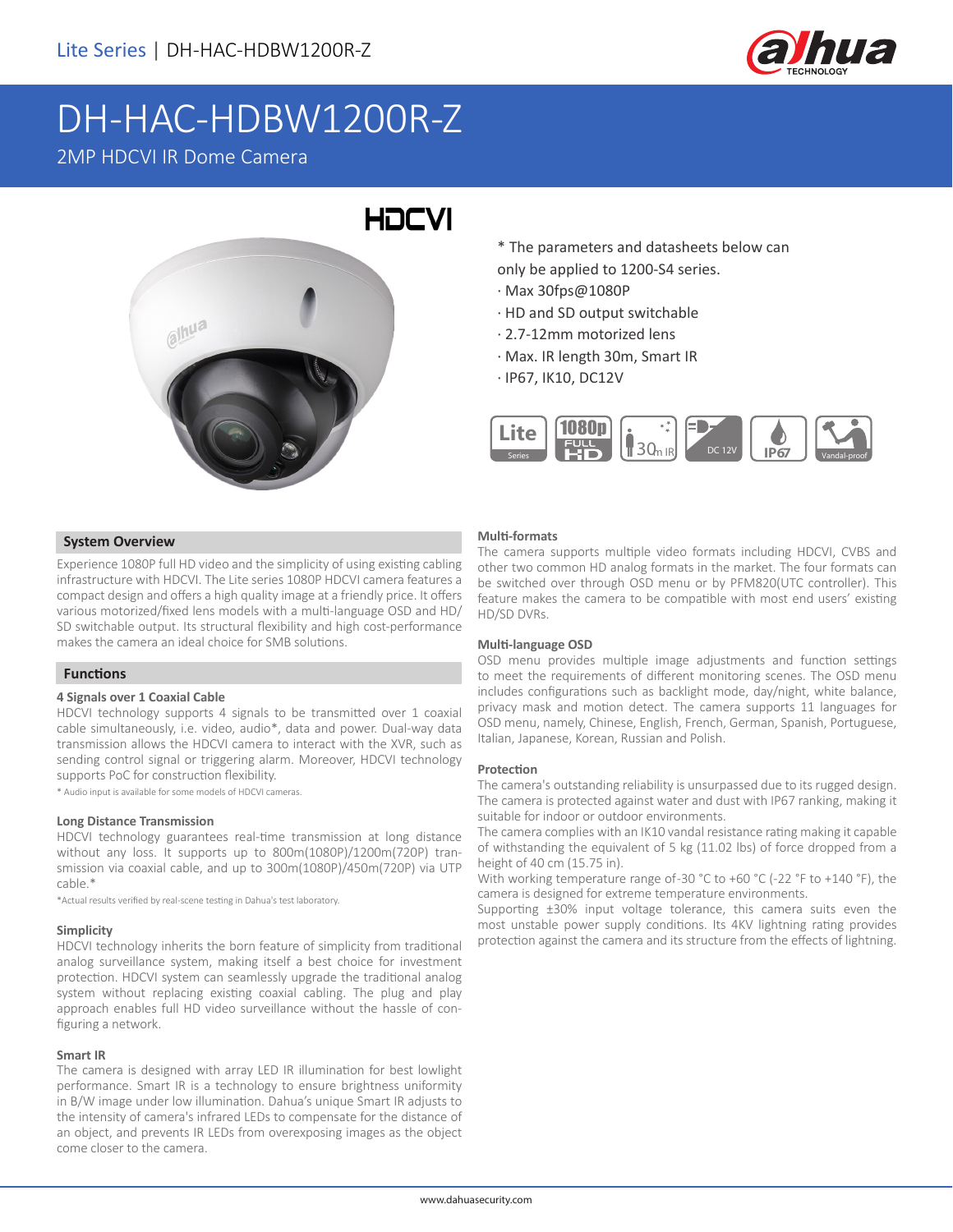# Lite Series | DH-HAC-HDBW1200R-Z

#### **Technical Specification**

| ٠<br>r |  |
|--------|--|
|--------|--|

| Image Sensor                    | 1/2.7" CMOS                                 |
|---------------------------------|---------------------------------------------|
| <b>Effective Pixels</b>         | 1920(H)×1080(V), 2MP                        |
| <b>Scanning System</b>          | Progressive                                 |
| <b>Electronic Shutter Speed</b> | PAL: 1/25~1/100000s<br>NTSC: 1/30~1/100000s |
| Minimum Illumination            | 0.02Lux/F1.8, 30IRE, OLux IR on             |
| S/N Ratio                       | More than 65dB                              |
| <b>IR Distance</b>              | Up to 30m (98feet)                          |
| IR On/Off Control               | Auto / Manual                               |
| <b>IR LEDS</b>                  | 2                                           |
| Lens                            |                                             |
| Lens Type                       | Motorized lens / Fixed iris                 |
| Mount Type                      | Board-in                                    |
| Focal Length                    | $2.7 - 12$ mm                               |
| Max Aperture                    | F1.8                                        |
| Angle of View                   | H: 105.9°~33.4°                             |
| <b>Focus Control</b>            | Motorized                                   |
| <b>Auto Focus</b>               | N/A                                         |
| <b>Close Focus Distance</b>     | 200mm<br>7.87"                              |

#### DORI Distance

Note: The DORI distance is a "general proximity" of distance which makes it easy to pinpoint the right camera for your needs. The DORI distance is calculated based on sensor specification and lab test result according to EN 62676-4 which defines the criteria for Detect, Observe, Recognize and Identify respectively.

|           | <b>DORI</b><br>Definition | <b>Distance</b> |             |
|-----------|---------------------------|-----------------|-------------|
|           |                           | Wide            | Tele        |
| Detect    | 25px/m (8px/ft)           | 45m(148ft)      | 132m(433ft) |
| Observe   | 63px/m (19px/ft)          | 18m(59ft)       | 53m(173ft)  |
| Recognize | 125px/m (38px/ft)         | 9m(30ft)        | 26m(87ft)   |
| Identify  | 250px/m (76px/ft)         | 5m(15ft)        | 13m(43ft)   |

#### Pan / Tilt / Rotation

| Pan/Tilt/Rotation | $Pan: 0^{\circ} \approx 355^{\circ}$<br>Tilt $\cdot$ 0° $\sim$ 75°<br>Rotation: $0^\circ \approx 355^\circ$ |
|-------------------|-------------------------------------------------------------------------------------------------------------|
| Video             |                                                                                                             |
| Resolution        | 1080P (1920×1080)                                                                                           |
| Frame Rate        | 25/30fps@1080P, 25/30/50/60fps@720P                                                                         |
| Video Output      | 1-channel BNC high definition video output / CVBS<br>video output (Can switch)                              |
|                   |                                                                                                             |

| Day/Night                                 | Auto (ICR) / Manual                                                                                                               |
|-------------------------------------------|-----------------------------------------------------------------------------------------------------------------------------------|
| <b>OSD Menu</b>                           | Multi-language                                                                                                                    |
| <b>BLC Mode</b>                           | BLC / HLC / DWDR                                                                                                                  |
| <b>WDR</b>                                | <b>DWDR</b>                                                                                                                       |
| Gain Control                              | AGC                                                                                                                               |
| <b>Noise Reduction</b>                    | 2D                                                                                                                                |
| White Balance                             | Auto / Manual                                                                                                                     |
| Smart IR                                  | Auto / Manual                                                                                                                     |
| Certifications                            |                                                                                                                                   |
| Certifications                            | CE (EN55032, EN55024, EN50130-4)<br>FCC (CFR 47 FCC Part 15 subpartB, ANSI C63.4-2014)<br>UL (UL60950-1+CAN/CSA C22.2 No.60950-1) |
| Interface                                 |                                                                                                                                   |
| Audio Interface                           | N/A                                                                                                                               |
| Eelectrical                               |                                                                                                                                   |
| Power Supply                              | 12V DC ±30%                                                                                                                       |
| Power Consumption                         | Max 6.3W (12V DC, IR on)                                                                                                          |
| Environmental                             |                                                                                                                                   |
| <b>Operating Conditions</b>               | -30°C ~ +60°C (-22°F ~ +140°F) / Less than 95% RH<br>* Start up should be done at above-30°C (-22°F)                              |
| <b>Storage Conditions</b>                 | -30°C ~ +60°C (-22°F ~ +140°F) / Less than 95% RH                                                                                 |
| Ingress Protection & Vandal<br>Resistance | IP67 & IK10                                                                                                                       |
| Construction                              |                                                                                                                                   |
| Casing                                    | Aluminium                                                                                                                         |
| <b>Dimensions</b>                         | Φ122mm×88.9mm (Φ4.8"×3.5")                                                                                                        |
| Net Weight                                | 0.44kg (0.97lb)                                                                                                                   |
| <b>Gross Weight</b>                       | 0.59kg (1.30lb)                                                                                                                   |